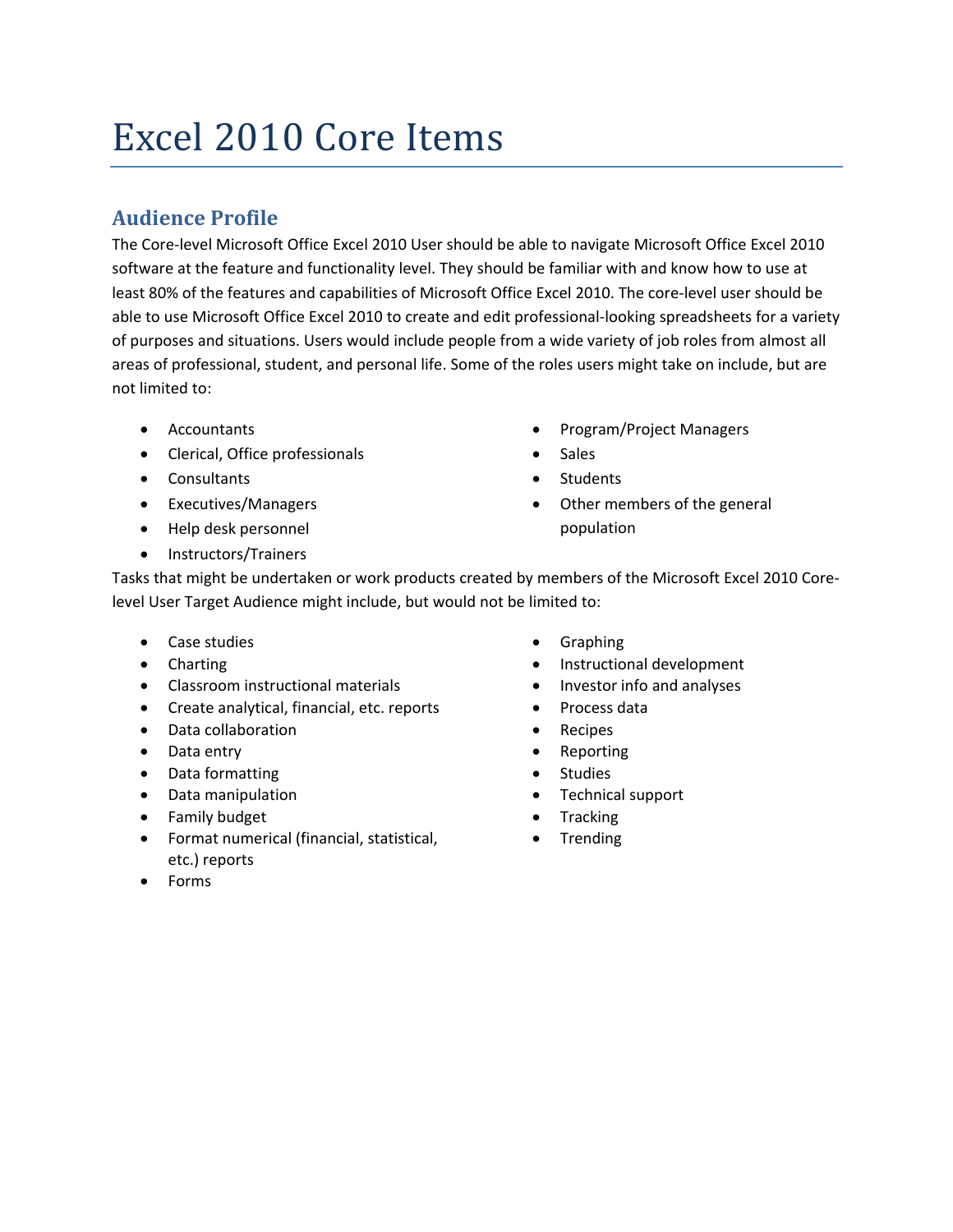### **Objective Domain**

#### **1—Managing the Worksheet Environment**

- 1.1—Navigate through a worksheet
- 1.2—Print a worksheet or workbook
- 1.3—Personalize environment by using Backstage

#### **2—Creating Cell Data**

- 2.1—Construct cell data
- 2.2—Apply AutoFill
- 2.3—Apply and manipulate hyperlinks

#### **3—Formatting Cells and Worksheets**

- 3.1—Apply and modify cell formats
- 3.2—Merge or split cells
- 3.3—Create row and column titles
- 3.4—Hide and unhide rows and columns
- 3.5—Manipulate Page Setup options for worksheets
- 3.6—Create and apply cell styles

#### **4—Managing Worksheets and Workbooks**

- 4.1—Create and format worksheets
- 4.2—Manipulate window views
- 4.3—Manipulate workbook views